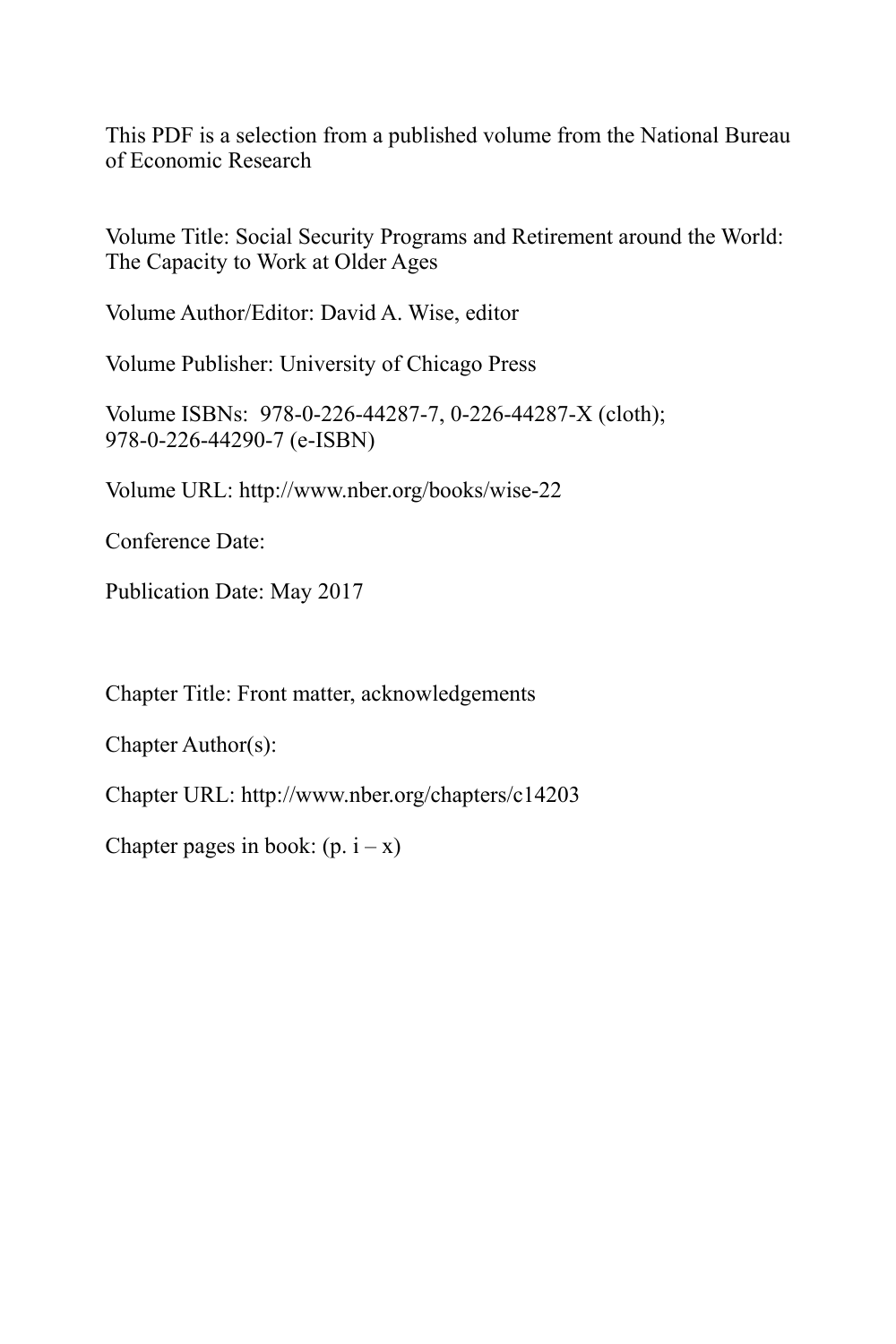## **Social Security Programs and Retirement around the World**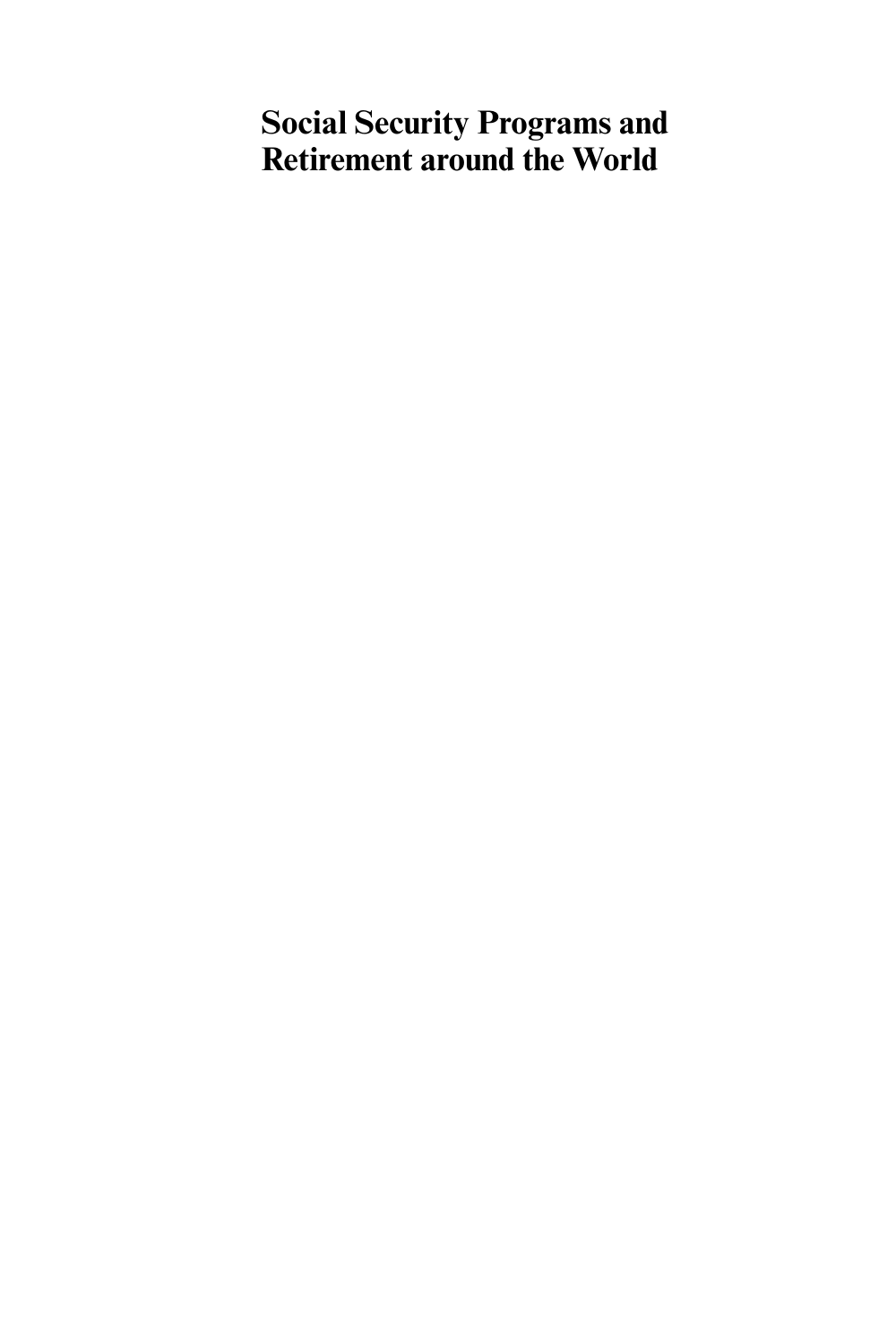

**A National Bureau of Economic Research Conference Report**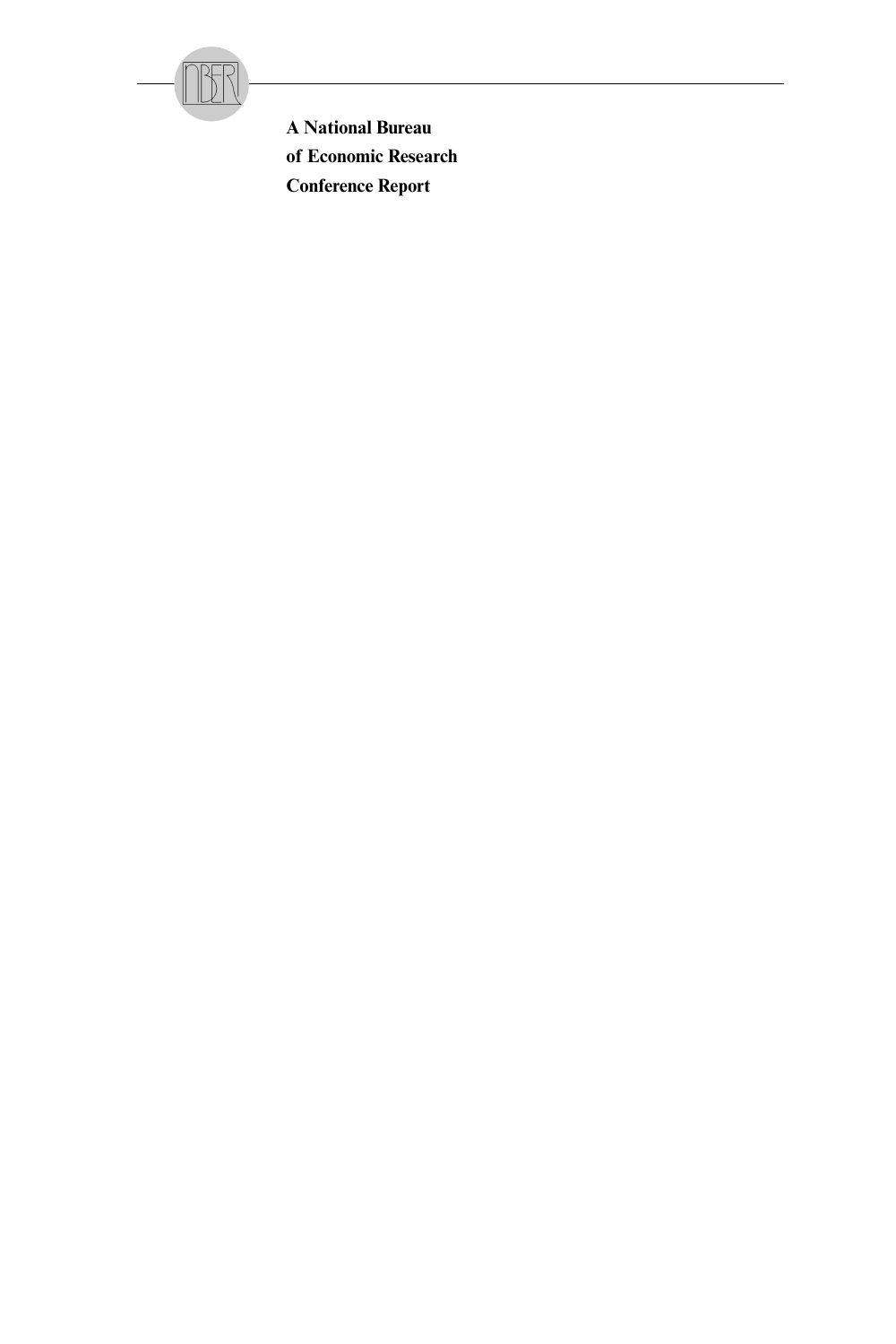# **Social Security Programs and Retirement around the World** The Capacity to Work at Older Ages

Edited by **David A. Wise**

## **The University of Chicago Press**

Chicago and London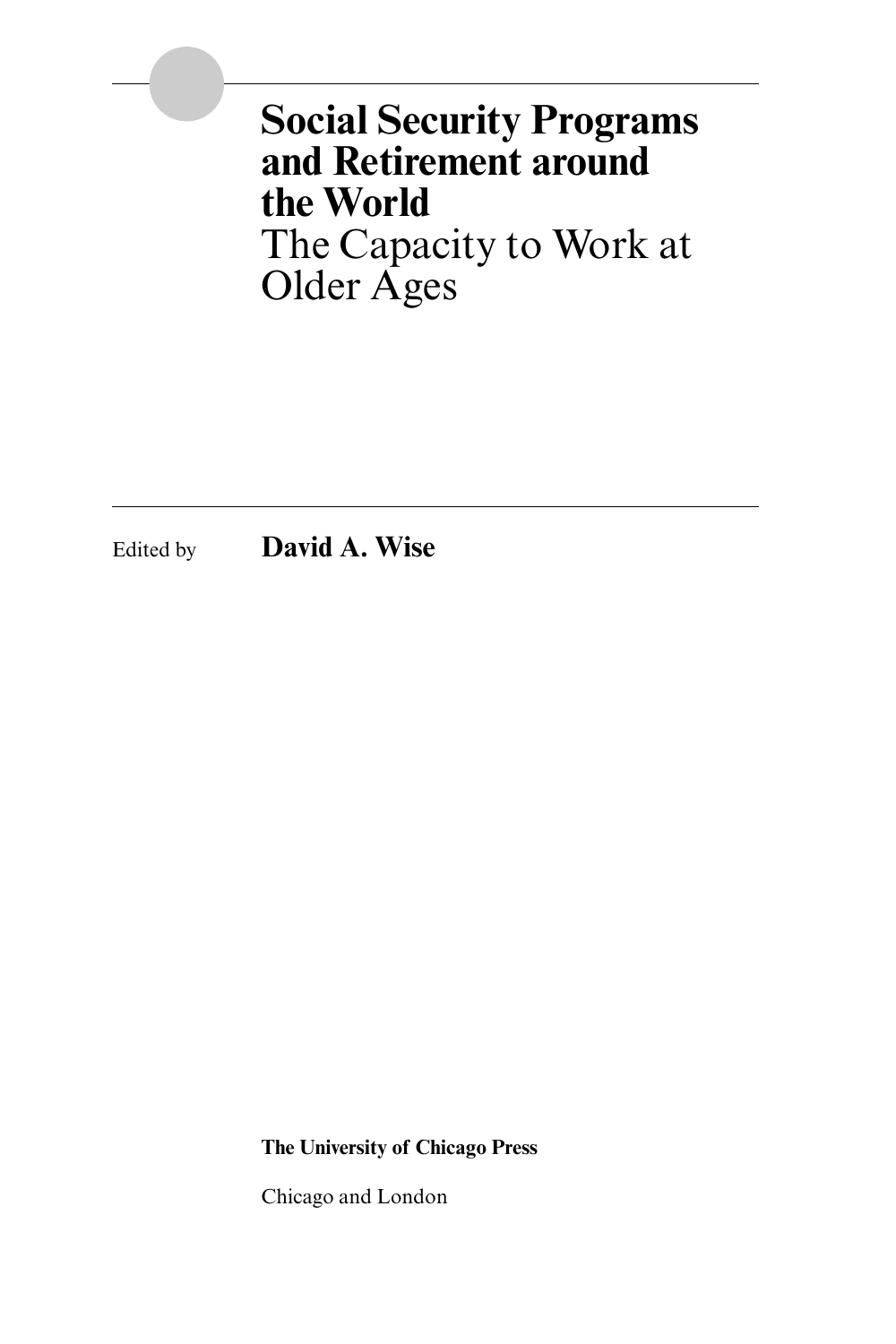The University of Chicago Press, Chicago 60637 The University of Chicago Press, Ltd., London © 2017 by the National Bureau of Economic Research All rights reserved. No part of this book may be used or reproduced in any manner whatsoever without written permission, except in the case of brief quotations in critical articles and reviews. For more information, contact the University of Chicago Press, 1427 E. 60th St., Chicago, IL 60637. Published 2017

Printed in the United States of America

26 25 24 23 22 21 20 19 18 17 1 2 3 4 5

ISBN-13: 978-0-226-44287-7 (cloth) ISBN-13: 978-0-226-44290-7 (e-book) DOI: 10.7208/ chicago/ 9780226442907.001.0001

Library of Congress Cataloging-in-Publication Data

Names: Wise, David A., editor.

Title: Social security programs and retirement around the world : the capacity to work at older ages / edited by David A. Wise.

Other titles: National Bureau of Economic Research conference report.

Description: Chicago : The University of Chicago Press, 2017. | Series: National Bureau of Economic Research conference report | Includes index.

Identifiers: LCCN 2016041561 | ISBN 9780226442877 (cloth : alk. paper) | ISBN 9780226442907 (e-book)

Subjects: LCSH: Post-retirement employment—Health aspects— Econometric models. | Health expectancy—Econometric models. | Older people—Health and hygiene—Econometric models. | Older people—Employment—Econometric models. | Age and employment—Econometric models. | Post-retirement employment— Health aspects—Cross-cultural studies.

Classification: LCC RA408.A3 S64 2017 | DDC 368.3—dc23 LC record available at https://lccn.loc.gov/2016041561

♾ This paper meets the requirements of ANSI/ NISO Z39.48–1992 (Permanence of Paper).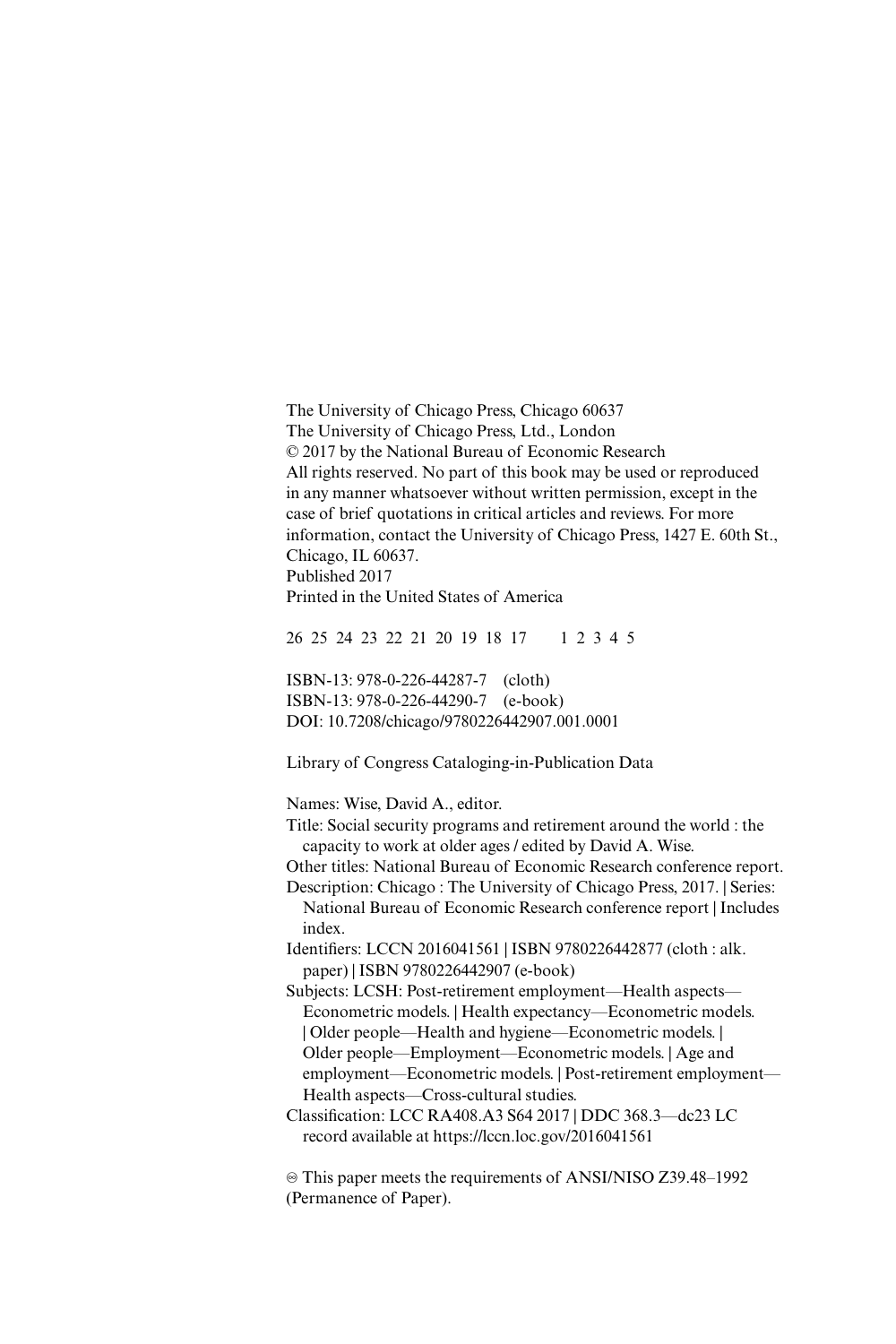### **National Bureau of Economic Research**

#### **Officers**

Martin B. Zimmerman, *chairman* Karen N. Horn, *vice chairman* James M. Poterba, *president and chief executive officer* Robert Mednick, *treasurer*

**Directors at Large**

Peter C. Aldrich Elizabeth E. Bailey John H. Biggs John S. Clarkeson Don R. Conlan Kathleen B. Cooper Charles H. Dallara George C. Eads Jessica P. Einhorn

Kelly Horak, *controller and assistant corporate secretary* Alterra Milone, *corporate secretary* Denis Healy, *assistant corporate secretary*

Mohamed El-Erian Jacob A. Frenkel Judith M. Gueron Robert S. Hamada Peter Blair Henry Karen N. Horn Lisa Jordan John Lipsky Laurence H. Meyer

Michael H. Moskow Alicia H. Munnell Robert T. Parry James M. Poterba John S. Reed Marina v. N. Whitman Martin B. Zimmerman

#### **Directors by University Appointment**

Timothy Bresnahan, *Stanford* Pierre-André Chiappori, *Columbia* Alan V. Deardorff, *Michigan* Ray C. Fair, *Yale* Edward Foster, *Minnesota* John P. Gould, *Chicago* Mark Grinblatt, *California, Los Angeles* Bruce Hansen, *Wisconsin–Madison*

Benjamin Hermalin, *California, Berkeley* Marjorie B. McElroy, *Duke* Joel Mokyr, *Northwestern* Andrew Postlewaite, *Pennsylvania* Cecilia Rouse, *Princeton* Richard L. Schmalensee, *Massachusetts Institute of Technology* David B. Yoffie, *Harvard*

#### **Directors by Appointment of Other Organizations**

Jean-Paul Chavas, *Agricultural and Applied Economics Association* Martin J. Gruber, *American Finance Association* Arthur Kennickell, *American Statistical Association* Jack Kleinhenz, *National Association for Business Economics* Robert Mednick, *American Institute of Certified Public Accountants* Alan L. Olmstead, *Economic History Association* Peter L. Rousseau, *American Economic Association* Gregor W. Smith, *Canadian Economics Association* William Spriggs, *American Federation of Labor and Congress of Industrial Organizations* Bart van Ark, *The Conference Board*

### **Directors Emeriti**

George Akerlof Jagdish Bhagwati Carl F. Christ Franklin Fisher

George Hatsopoulos Saul H. Hymans Rudolph A. Oswald Peter G. Peterson

John J. Siegfried Craig Swan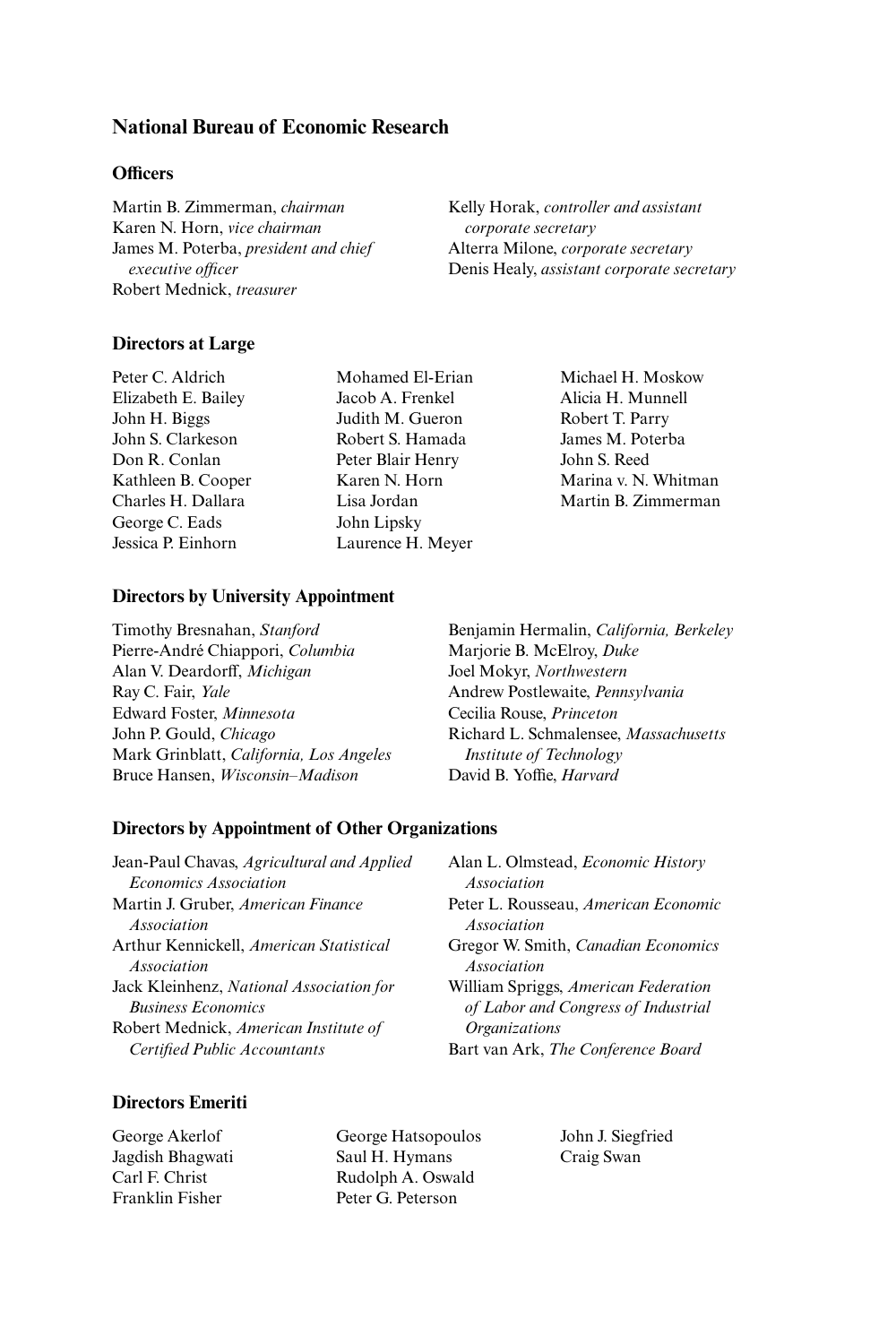#### **Relation of the Directors to the Work and Publications of the National Bureau of Economic Research**

1. The object of the NBER is to ascertain and present to the economics profession, and to the public more generally, important economic facts and their interpretation in a scientific manner without policy recommendations. The Board of Directors is charged with the responsibility of ensuring that the work of the NBER is carried on in strict conformity with this object.

2. The President shall establish an internal review process to ensure that book manuscripts proposed for publication DO NOT contain policy recommendations. This shall apply both to the proceedings of conferences and to manuscripts by a single author or by one or more co-authors but shall not apply to authors of comments at NBER conferences who are not NBER affiliates.

3. No book manuscript reporting research shall be published by the NBER until the President has sent to each member of the Board a notice that a manuscript is recommended for publication and that in the President's opinion it is suitable for publication in accordance with the above principles of the NBER. Such notification will include a table of contents and an abstract or summary of the manuscript's content, a list of contributors if applicable, and a response form for use by Directors who desire a copy of the manuscript for review. Each manuscript shall contain a summary drawing attention to the nature and treatment of the problem studied and the main conclusions reached.

4. No volume shall be published until forty-five days have elapsed from the above notification of intention to publish it. During this period a copy shall be sent to any Director requesting it, and if any Director objects to publication on the grounds that the manuscript contains policy recommendations, the objection will be presented to the author(s) or editor(s). In case of dispute, all members of the Board shall be notified, and the President shall appoint an ad hoc committee of the Board to decide the matter; thirty days additional shall be granted for this purpose.

5.The President shall present annually to the Board a report describing the internal manuscript review process, any objections made by Directors before publication or by anyone after publication, any disputes about such matters, and how they were handled.

6. Publications of the NBER issued for informational purposes concerning the work of the Bureau, or issued to inform the public of the activities at the Bureau, including but not limited to the NBER Digest and Reporter, shall be consistent with the object stated in paragraph 1. They shall contain a specific disclaimer noting that they have not passed through the review procedures required in this resolution. The Executive Committee of the Board is charged with the review of all such publications from time to time.

7. NBER working papers and manuscripts distributed on the Bureau's web site are not deemed to be publications for the purpose of this resolution, but they shall be consistent with the object stated in paragraph 1. Working papers shall contain a specific disclaimer noting that they have not passed through the review procedures required in this resolution. The NBER's web site shall contain a similar disclaimer. The President shall establish an internal review process to ensure that the working papers and the web site do not contain policy recommendations, and shall report annually to the Board on this process and any concerns raised in connection with it.

8. Unless otherwise determined by the Board or exempted by the terms of paragraphs 6 and 7, a copy of this resolution shall be printed in each NBER publication as described in paragraph 2 above.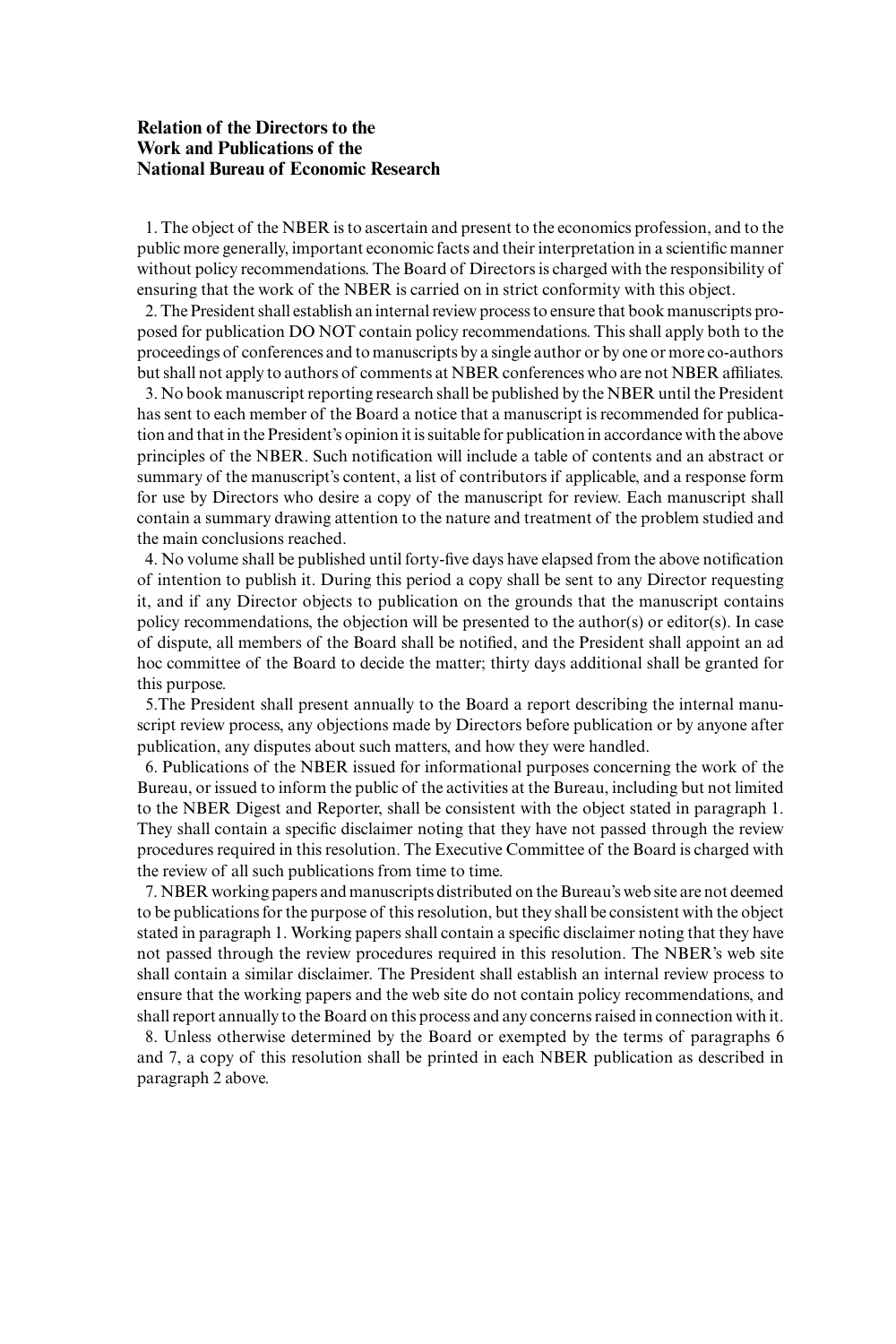# **Contents**

|    | Acknowledgments                                                                                                                                                | ix  |
|----|----------------------------------------------------------------------------------------------------------------------------------------------------------------|-----|
|    | <b>Introduction</b><br>Courtney Coile, Kevin Milligan,<br>and David A. Wise                                                                                    | 1   |
| 1. | <b>Work Capacity and Longer Working Lives</b><br>in Belgium<br>Alain Jousten and Mathieu Lefebvre                                                              | 35  |
| 2. | <b>Health Capacity to Work at Older Ages:</b><br><b>Evidence from Canada</b><br>Kevin Milligan and Tammy Schirle                                               | 59  |
| 3. | <b>Health Capacity to Work at Older Ages</b><br>in Denmark<br>Paul Bingley, Nabanita Datta Gupta,<br>and Peder J. Pedersen                                     | 85  |
| 4. | <b>Health Capacity to Work at Older Ages</b><br>in France<br>Didier Blanchet, Eve Caroli, Corinne Prost,<br>and Muriel Roger                                   | 111 |
| 5. | Healthy, Happy, and Idle: Estimating the<br><b>Health Capacity to Work at Older Ages</b><br>in Germany<br>Hendrik Jürges, Lars Thiel,<br>and Axel Börsch-Supan | 149 |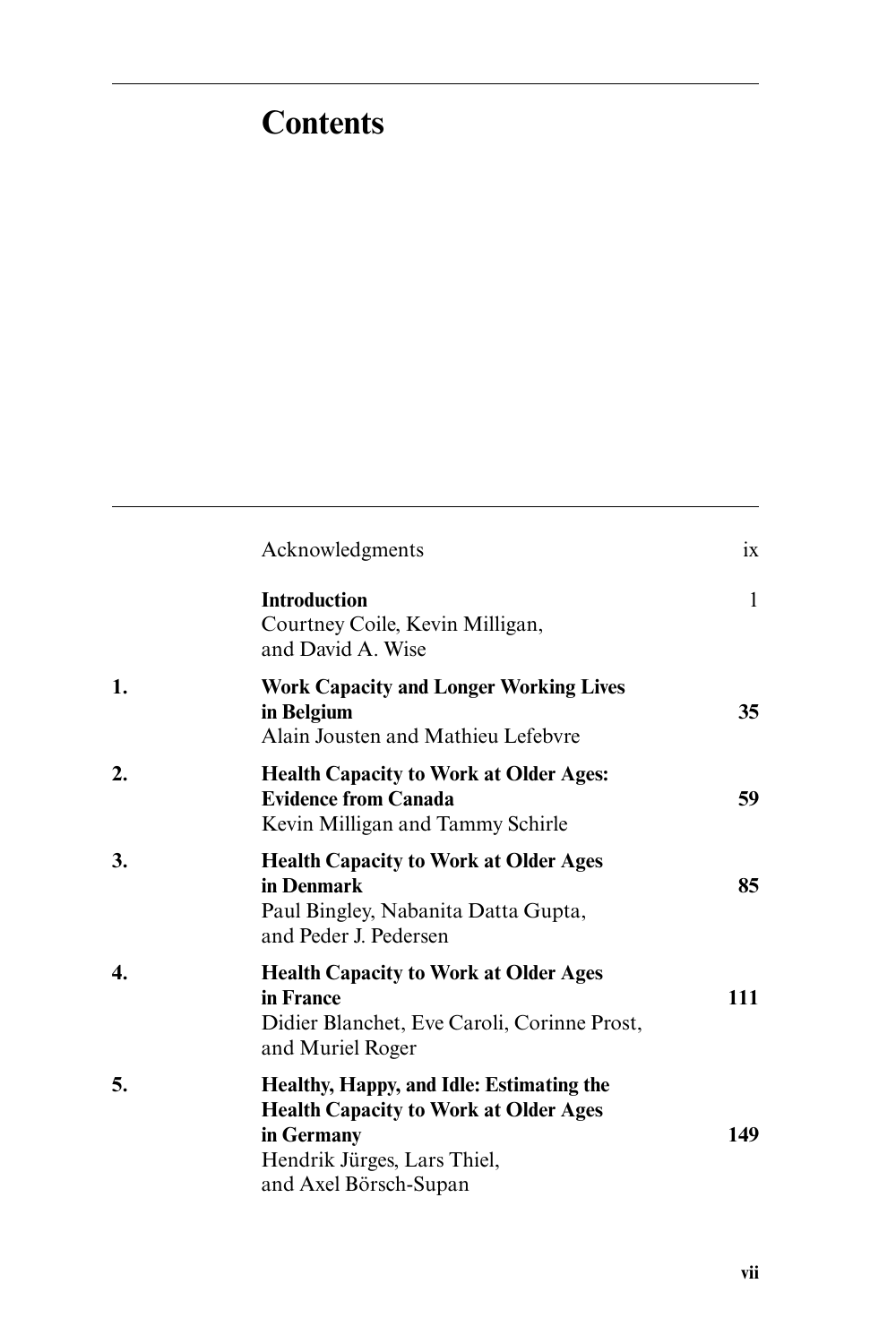| 6.  | <b>Health Capacity to Work at Older Ages:</b><br><b>Evidence from Italy</b><br>Agar Brugiavini, Giacomo Pasini,<br>and Guglielmo Weber              | 181 |
|-----|-----------------------------------------------------------------------------------------------------------------------------------------------------|-----|
| 7.  | <b>Health Capacity to Work at Older Ages:</b><br><b>Evidence from Japan</b><br>Emiko Usui, Satoshi Shimizutani,<br>and Takashi Oshio                | 219 |
| 8.  | <b>Work Capacity at Older Ages in</b><br>the Netherlands<br>Adriaan Kalwij, Arie Kapteyn,<br>and Klaas de Vos                                       | 243 |
| 9.  | <b>Health Capacity to Work at Older Ages:</b><br><b>Evidence from Spain</b><br>Pilar García-Gómez, Sergi Jiménez-Martín,<br>and Judit Vall Castelló | 269 |
| 10. | <b>Health, Work Capacity, and Retirement</b><br>in Sweden<br>Per Johansson, Lisa Laun, and Mårten Palme                                             | 301 |
| 11. | <b>Health Capacity to Work at Older Ages:</b><br><b>Evidence from the United Kingdom</b><br>James Banks, Carl Emmerson,<br>and Gemma Tetlow         | 329 |
| 12. | <b>Health Capacity to Work at Older Ages:</b><br><b>Evidence from the United States</b><br>Courtney Coile, Kevin Milligan,<br>and David A. Wise     | 359 |
|     | Contributors                                                                                                                                        | 395 |
|     | Author Index                                                                                                                                        | 399 |
|     | Subject Index                                                                                                                                       | 403 |